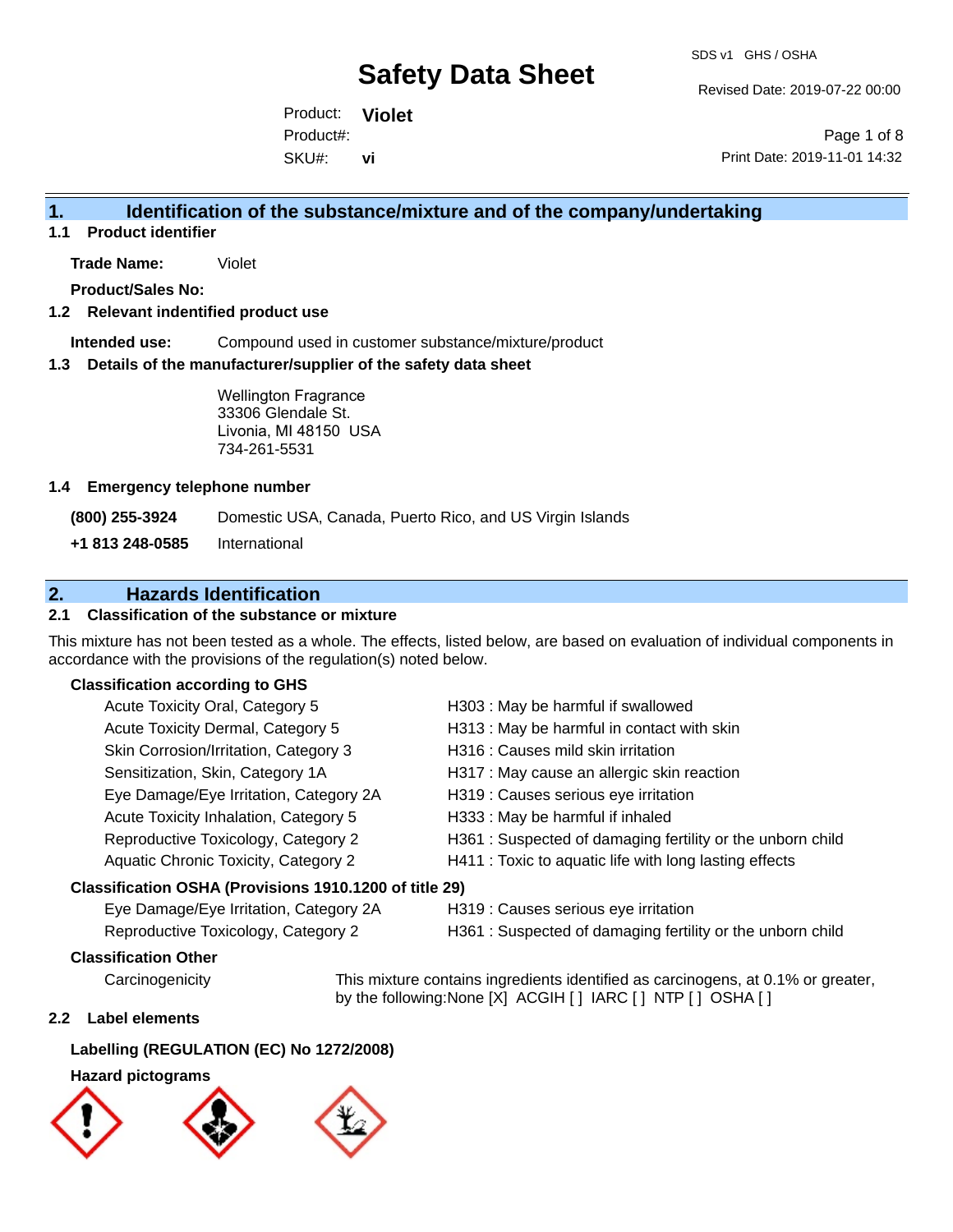Revised Date: 2019-07-22 00:00

Product: **Violet** SKU#: Product#: **vi**

Page 2 of 8 Print Date: 2019-11-01 14:32

| <b>Hazard statments</b>         |                                                                                                                                  |
|---------------------------------|----------------------------------------------------------------------------------------------------------------------------------|
| H303                            | May be harmful if swallowed                                                                                                      |
| H313                            | May be harmful in contact with skin                                                                                              |
| H316                            | Causes mild skin irritation                                                                                                      |
| H317                            | May cause an allergic skin reaction                                                                                              |
| H319                            | Causes serious eye irritation                                                                                                    |
| H333                            | May be harmful if inhaled                                                                                                        |
| H361                            | Suspected of damaging fertility or the unborn child                                                                              |
| H411                            | Toxic to aquatic life with long lasting effects                                                                                  |
| <b>Precautionary Statements</b> |                                                                                                                                  |
| <b>Prevention:</b>              |                                                                                                                                  |
| P201                            | Obtain special instructions before use                                                                                           |
| P202                            | Do not handle until all safety precautions have been read and understood                                                         |
| P <sub>264</sub>                | Wash hands thoroughly after handling                                                                                             |
| P272                            | Contaminated work clothing should not be allowed out of the workplace                                                            |
| P273                            | Avoid release to the environment                                                                                                 |
| P281                            | Use personal protective equipment as required                                                                                    |
| <b>Response:</b>                |                                                                                                                                  |
| P302 + P352                     | IF ON SKIN: Wash with soap and water                                                                                             |
| P304 + P312                     | IF INHALED: Call a POISON CENTER or doctor/physician if you feel unwell                                                          |
| $P305 + P351 + P338$            | IF IN EYES: Rinse cautiously with water for several minutes Remove contact lenses if<br>present and easy to do. continue rinsing |
| $P308 + P313$                   | IF exposed or concerned: Get medical advice/attention                                                                            |
| P312                            | Call a POISON CENTER or doctor/physician if you feel unwell                                                                      |
| $P333 + P313$                   | If skin irritation or a rash occurs: Get medical advice/attention                                                                |
| P337 + P313                     | If eye irritation persists: Get medical advice/attention                                                                         |
| P363                            | Wash contaminated clothing before reuse                                                                                          |
| P391                            | <b>Collect Spillage</b>                                                                                                          |
| <b>Other Hazards</b><br>2.3     |                                                                                                                                  |

**no data available**

**Signal Word: Warning**

## **3. Composition/Information on Ingredients**

## **3.1 Mixtures**

This product is a complex mixture of ingredients, which contains among others the following substance(s), presenting a health or environmental hazard within the meaning of the UN Globally Harmonized System of Classification and Labeling of Chemicals (GHS):

| CAS#<br>Ingredient | EC#                  | Conc.<br>Range | <b>GHS Classification</b>    |
|--------------------|----------------------|----------------|------------------------------|
| 101-86-0           | 202-983-3            | $5 - 10 \%$    | H303; H316; H317; H400; H411 |
|                    | Hexyl cinnamaldehyde |                |                              |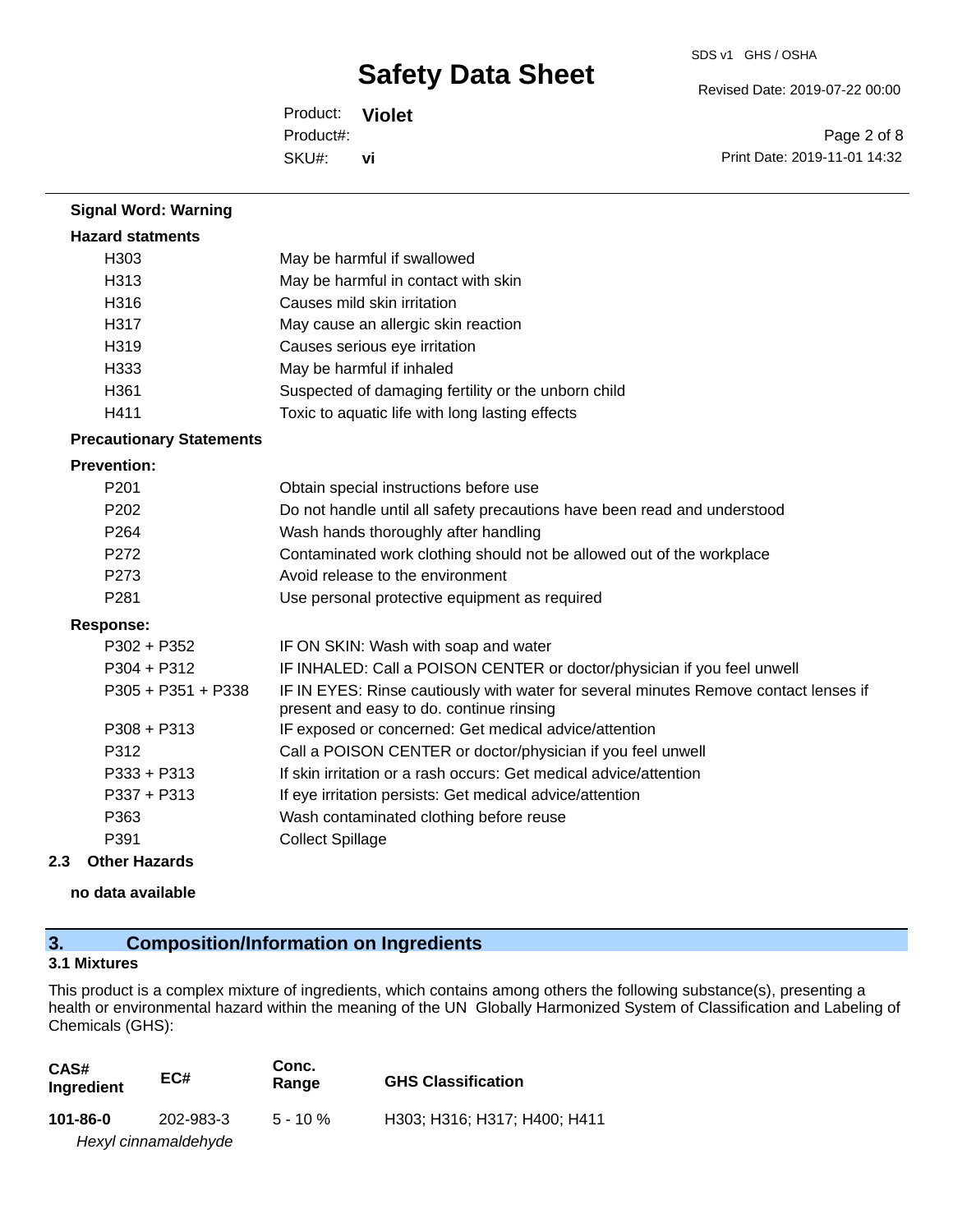SDS v1 GHS / OSHA

Revised Date: 2019-07-22 00:00

Print Date: 2019-11-01 14:32

Page 3 of 8

Product: **Violet** SKU#: Product#: **vi**

**Conc. Range GHS Classification CAS# Ingredient EC#** 201-289-8 *Butylphenyl Methylpropional* 2 - 5 % H227; H302; H315; H317; H361; H401; H412 **80-54-6** 200-456-2 *phenethyl alcohol* **60-12-8** 2 - 5 % H302; H313; H316; H319 250-863-4 *Hydroxyisohexyl 3-cyclohexene carboxaldehyde* **31906-04-4** 250-863-4 2 - 5 % H317; H402 227-813-5 *Limonene* **5989-27-5** 227-813-5 1 - 2 % H226; H304; H315; H317; H400; H410 205-399-7 *Benzyl acetate* **140-11-4** 205-399-7 1 - 2 % H303; H401; H412 204-402-9 *Benzyl Benzoate* **120-51-4** 1 - 2 % H302; H313; H400; H411 228-408-6 *Hexyl salicylate* **6259-76-3** 0.1 - 1.0 % H315; H317; H319; H400; H410 214-881-6 *a-Methyl-1,3-benzodioxole-5-propionaldehyde* **1205-17-0** 214-881-6 0.1 - 1.0 % H303; H317; H361; H401; H411 220-292-5 *Allyl cyclohexylpropionate* **2705-87-5** 220-292-5 0.1 - 1.0 % H302; H312; H317; H332; H400; H410 260-709-8 *delta-1-(2,6,6-Trimethyl-3-cyclohexen-1-yl)-2-buten-1-one (delta-Damascone)* **57378-68-4** 260-709-8 0.1 - 1.0 % H302; H315; H317; H318; H400; H410 See Section 16 for full text of GHS classification codes

See Section 16 for full text of GHS classification codes which where not shown in section 2 Total Hydrocarbon Content (%  $w/w$ ) = 1.65

| <b>First Aid Measures</b>                                                         |                                                                                                               |  |  |  |  |
|-----------------------------------------------------------------------------------|---------------------------------------------------------------------------------------------------------------|--|--|--|--|
| <b>Description of first aid measures</b><br>4.1                                   |                                                                                                               |  |  |  |  |
| Inhalation:                                                                       | Remove from exposure site to fresh air and keep at rest.<br>Obtain medical advice.                            |  |  |  |  |
| Eye Exposure:                                                                     | Flush immediately with water for at least 15 minutes.<br>Contact physician if symptoms persist.               |  |  |  |  |
| <b>Skin Exposure:</b>                                                             | Remove contaminated clothes. Wash thoroughly with water (and soap).<br>Contact physician if symptoms persist. |  |  |  |  |
| Ingestion:                                                                        | Rinse mouth with water and obtain medical advice.                                                             |  |  |  |  |
| Most important symptoms and effects, both acute and delayed<br>4.2                |                                                                                                               |  |  |  |  |
| <b>Symptoms:</b>                                                                  | no data available                                                                                             |  |  |  |  |
| Risks:                                                                            | Refer to Section 2.2 "Hazard Statements"                                                                      |  |  |  |  |
| Indication of any immediate medical attention and special treatment needed<br>4.3 |                                                                                                               |  |  |  |  |
| Treatment:                                                                        | Refer to Section 2.2 "Response"                                                                               |  |  |  |  |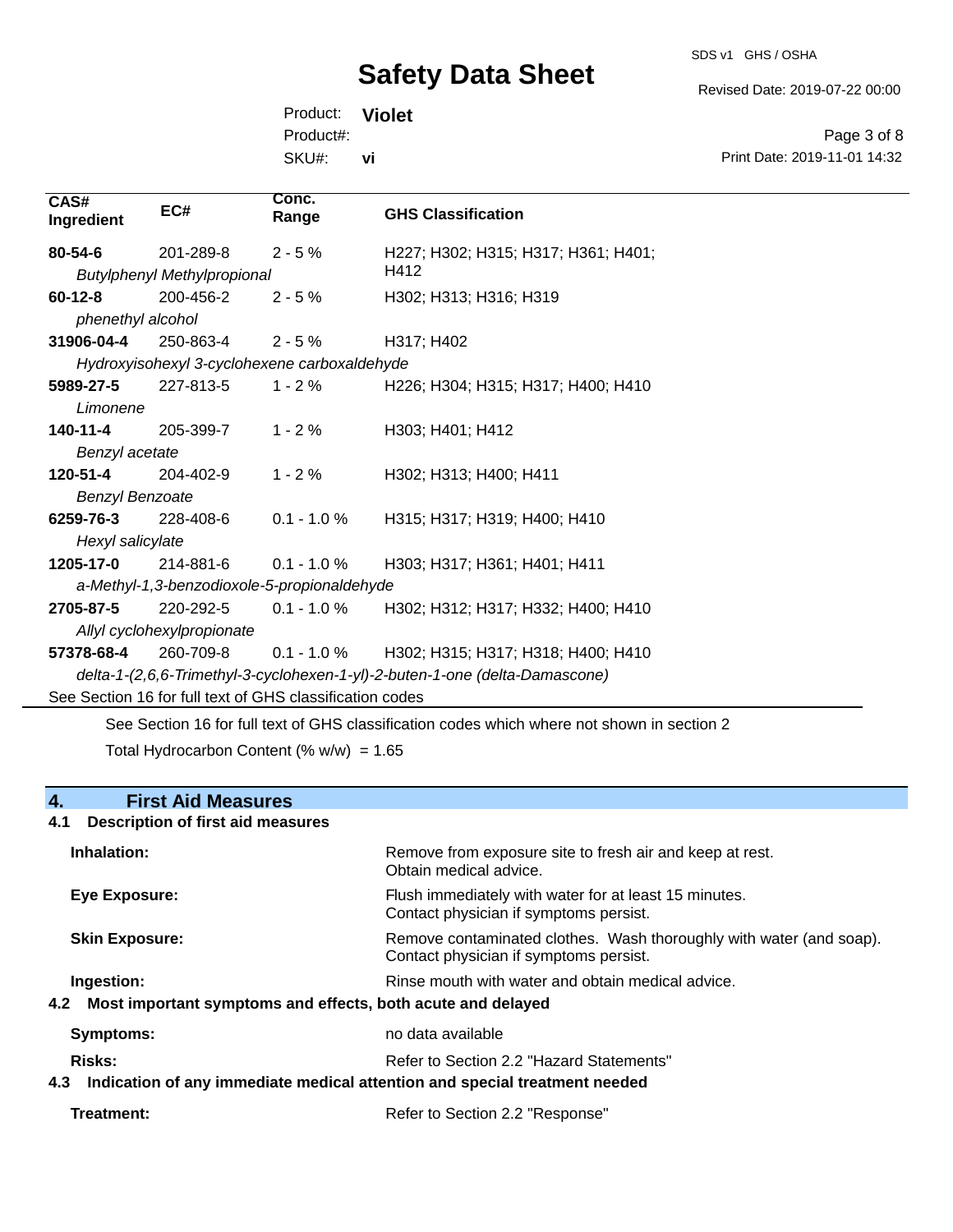SDS v1 GHS / OSHA

Revised Date: 2019-07-22 00:00

Product: **Violet** SKU#: Product#: **vi**

Page 4 of 8 Print Date: 2019-11-01 14:32

| 5 <sub>1</sub><br><b>Fire-Fighting measures</b>                |                                                   |  |  |
|----------------------------------------------------------------|---------------------------------------------------|--|--|
| <b>Extinguishing media</b><br>5.1                              |                                                   |  |  |
| Suitable:                                                      | Carbon dioxide (CO2), Dry chemical, Foam          |  |  |
| Unsuitable                                                     | Do not use a direct water jet on burning material |  |  |
| Special hazards arising from the substance or mixture<br>5.2   |                                                   |  |  |
| During fire fighting:<br><b>Advice for firefighters</b><br>5.3 | Water may be ineffective                          |  |  |
| <b>Further information:</b>                                    | Standard procedure for chemical fires             |  |  |

#### **6. Accidental Release Measures**

#### **6.1 Personal precautions, protective equipment and emergency procedures**

Avoid inhalation and contact with skin and eyes. A self-contained breathing apparatus is recommended in case of a major spill.

#### **6.2 Environmental precautions**

Keep away from drains, soil, and surface and groundwater.

#### **6.3 Methods and materials for containment and cleaning up**

Clean up spillage promptly. Remove ignition sources. Provide adequate ventilation. Avoid excessive inhalation of vapors. Gross spillages should be contained by use of sand or inert powder and disposed of according to the local regulations.

#### **6.4 Reference to other sections**

Not Applicable

## **7. Handling and Storage**

#### **7.1 Precautions for safe handling**

Apply according to good manufacturing and industrial hygiene practices with proper ventilation. Do not drink, eat or smoke while handling. Respect good personal hygiene.

#### **7.2 Conditions for safe storage, including any incompatibilities**

Store in a cool, dry and ventilated area away from heat sources and protected from light in tightly closed original container. Avoid uncoated metal container. Keep air contact to a minimum.

#### **7.3 Specific end uses**

No information available

#### **8. Exposure Controls/Personal Protection**

#### **8.1 Control parameters**

**Exposure Limits: Component** ACGIH

**140-11-4** *Benzyl acetate* 10

TWA ppm STEL ppm TWA ppm STEL ppm ACGIH OSHA OSHA

**Engineering Controls:** Use local exhaust as needed.

#### **8.2 Exposure controls - Personal protective equipment**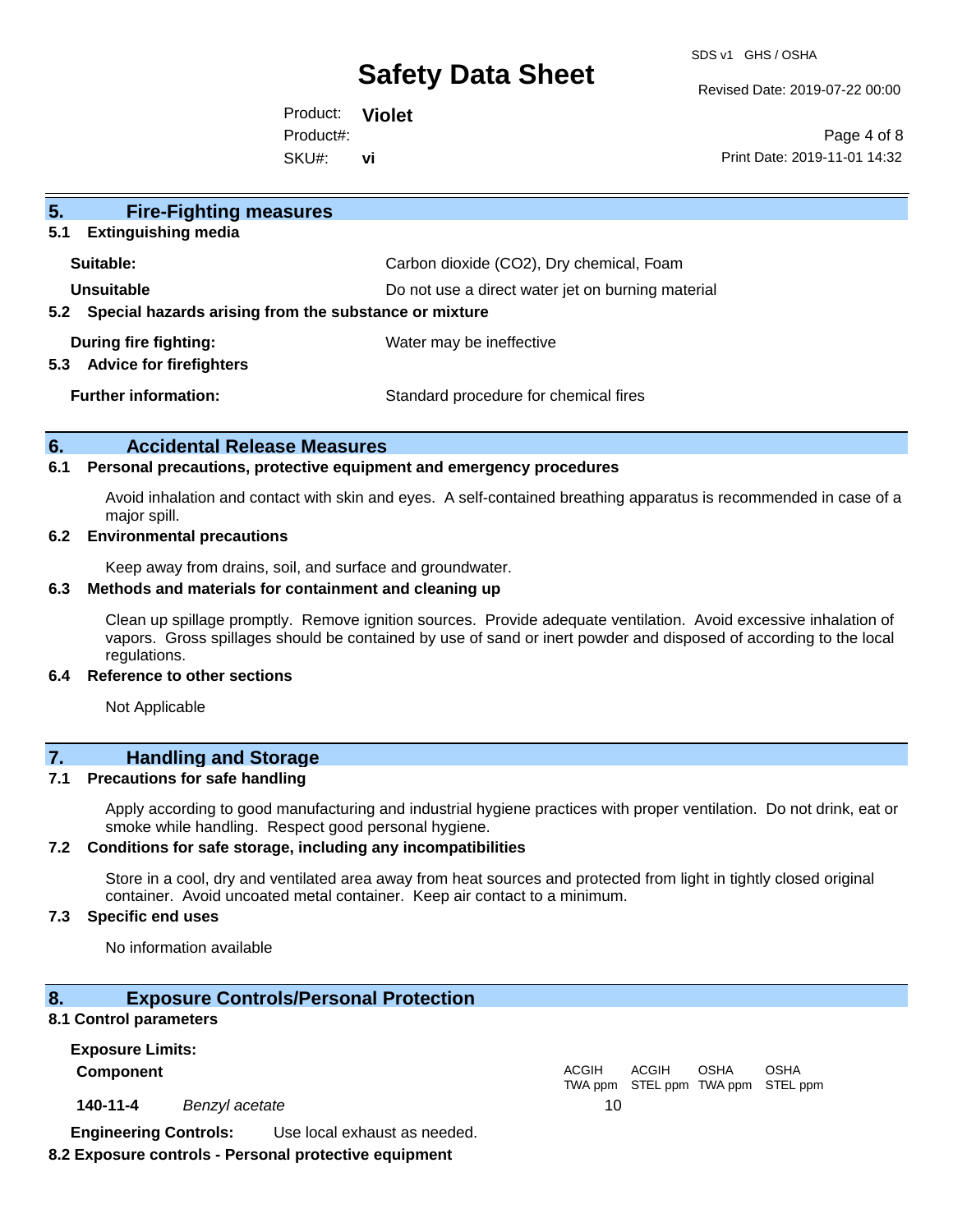SDS v1 GHS / OSHA

|                 | <b>DUIDLY DUIU DIIDDL</b> | Revised Date: 2019-07-22 00:00 |
|-----------------|---------------------------|--------------------------------|
| Product: Violet |                           |                                |
| Product#:       |                           | Page 5 of 8                    |
| SKU#:           | vi                        | Print Date: 2019-11-01 14:32   |

| <b>Eye protection:</b>         | Tightly sealed goggles, face shield, or safety glasses with brow guards and side shields, etc.<br>as may be appropriate for the exposure |
|--------------------------------|------------------------------------------------------------------------------------------------------------------------------------------|
| <b>Respiratory protection:</b> | Avoid excessive inhalation of concentrated vapors. Apply local ventilation where appropriate.                                            |
| <b>Skin protection:</b>        | Avoid Skin contact. Use chemically resistant gloves as needed.                                                                           |

### **9. Physical and Chemical Properties**

#### **9.1 Information on basic physical and chemical properties**

| Appearance:                  | Liquid                          |
|------------------------------|---------------------------------|
| Odor:                        | Conforms to Standard            |
| Color:                       | Colorless to Yellow Tint (G0-1) |
| <b>Viscosity:</b>            | Liquid                          |
| <b>Freezing Point:</b>       | Not determined                  |
| <b>Boiling Point:</b>        | Not determined                  |
| <b>Melting Point:</b>        | Not determined                  |
| <b>Flashpoint (CCCFP):</b>   | >200 F (93.33 C)                |
| <b>Auto flammability:</b>    | Not determined                  |
| <b>Explosive Properties:</b> | None Expected                   |
| <b>Oxidizing properties:</b> | None Expected                   |
| Vapor Pressure (mmHg@20 C):  | 0.0242                          |
| %VOC:                        | 0.02                            |
| Specific Gravity @ 25 C:     | 0.9400                          |
| Density @ 25 C:              | 0.9370                          |
| Refractive Index @ 20 C:     | 1.4700                          |
| Soluble in:                  | Oil                             |

## **10. Stability and Reactivity**

| 10.1 Reactivity                         | None                                               |
|-----------------------------------------|----------------------------------------------------|
| <b>10.2 Chemical stability</b>          | Stable                                             |
| 10.3 Possibility of hazardous reactions | None known                                         |
| 10.4 Conditions to avoid                | None known                                         |
| 10.5 Incompatible materials             | Strong oxidizing agents, strong acids, and alkalis |
| 10.6 Hazardous decomposition products   | None known                                         |

## **11. Toxicological Information**

#### **11.1 Toxicological Effects**

Acute Toxicity Estimates (ATEs) based on the individual Ingredient Toxicity Data utilizing the "Additivity Formula"

**Acute toxicity - Oral - (Rat) mg/kg** (LD50: 4078.5714) May be harmful if swallowed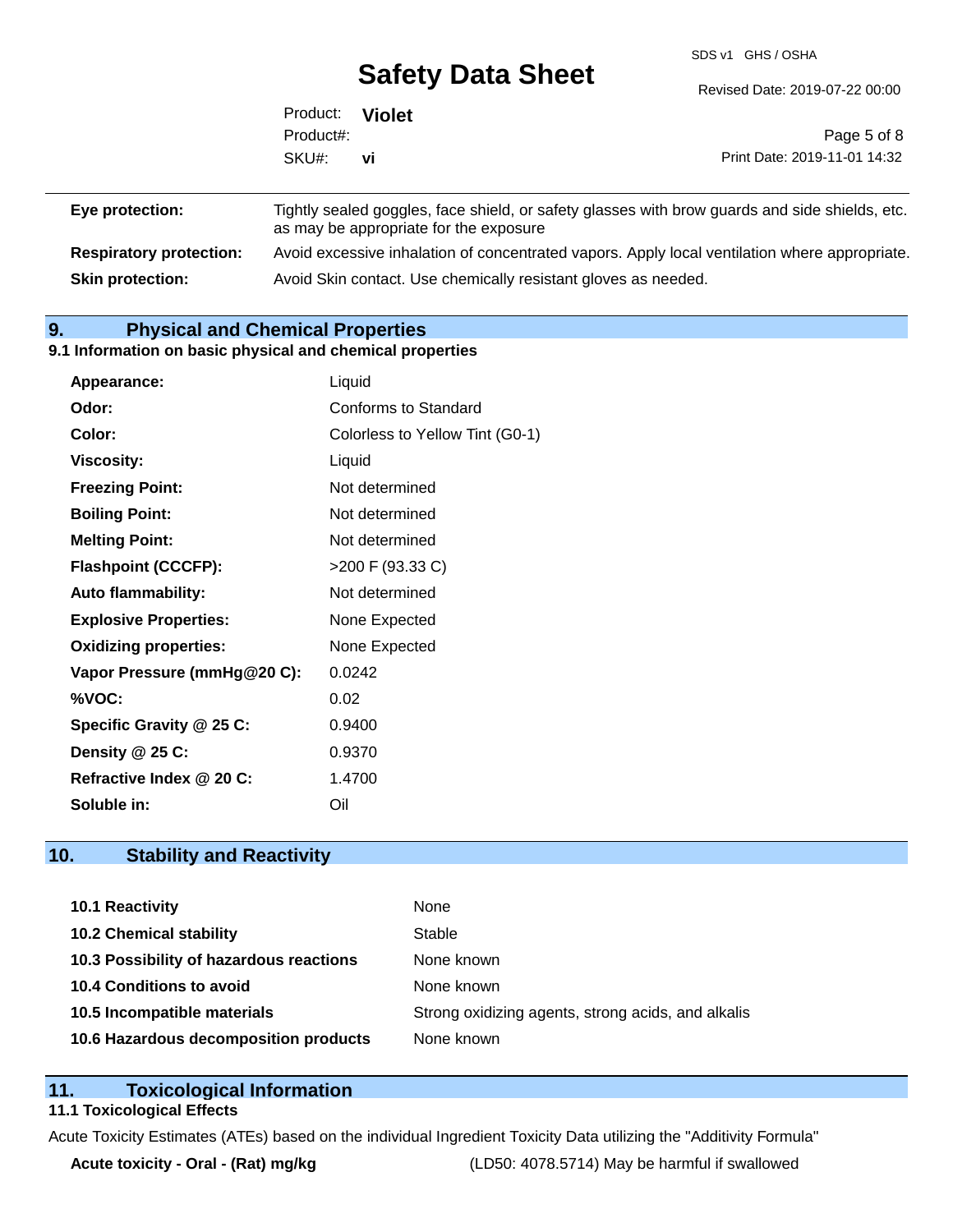SDS v1 GHS / OSHA

Revised Date: 2019-07-22 00:00

Product: **Violet** SKU#: Product#: **vi**

Page 6 of 8 Print Date: 2019-11-01 14:32

| Acute toxicity - Dermal - (Rabbit) mg/kg           | (LD50: 4848.5365) May be harmful in contact with skin    |
|----------------------------------------------------|----------------------------------------------------------|
| Acute toxicity - Inhalation - (Rat) mg/L/4hr       | (LD50: 76.8224) May be harmful if inhaled                |
| <b>Skin corrosion / irritation</b>                 | May be harmful if inhaled                                |
| Serious eye damage / irritation                    | Causes serious eye irritation                            |
| <b>Respiratory sensitization</b>                   | Not classified - the classification criteria are not met |
| <b>Skin sensitization</b>                          | May cause an allergic skin reaction                      |
| <b>Germ cell mutagenicity</b>                      | Not classified - the classification criteria are not met |
| Carcinogenicity                                    | Not classified - the classification criteria are not met |
| <b>Reproductive toxicity</b>                       | Suspected of damaging fertility or the unborn child      |
| Specific target organ toxicity - single exposure   | Not classified - the classification criteria are not met |
| Specific target organ toxicity - repeated exposure | Not classified - the classification criteria are not met |
| <b>Aspiration hazard</b>                           | Not classified - the classification criteria are not met |
|                                                    |                                                          |
|                                                    |                                                          |
| 12.<br><b>Ecological Information</b>               |                                                          |
| 12.1 Toxicity                                      |                                                          |
| <b>Acute acquatic toxicity</b>                     | Not classified - the classification criteria are not met |
| <b>Chronic acquatic toxicity</b>                   | Toxic to aquatic life with long lasting effects          |
| <b>Toxicity Data on soil</b>                       | no data available                                        |
| <b>Toxicity on other organisms</b>                 | no data available                                        |
|                                                    |                                                          |
| 12.2 Persistence and degradability                 | no data available                                        |
| 12.3 Bioaccumulative potential                     | no data available                                        |
| 12.4 Mobility in soil                              | no data available                                        |
| 12.5 Other adverse effects                         | no data available                                        |

### **13. Disposal Conditions**

#### **13.1 Waste treatment methods**

Do not allow product to reach sewage systems. Dispose of in accordance with all local and national regulations. Send to a licensed waste management company.The product should not be allowed to enter drains, water courses or the soil. Do not contaminate ponds, waterways or ditches with chemical or used container.

## **14. Transport Information**

**ADR/RID (International Road/Rail)**

| <b>Marine Pollutant</b>                     | Yes. Ingredient of greatest environmental impact:<br>5989-27-5 : (1 - 2 %) : Limonene |                                     |                   |          |        |  |
|---------------------------------------------|---------------------------------------------------------------------------------------|-------------------------------------|-------------------|----------|--------|--|
| Regulator                                   |                                                                                       | Class                               | <b>Pack Group</b> | Sub Risk | UN-nr. |  |
| U.S. DOT (Non-Bulk)<br><b>Chemicals NOI</b> |                                                                                       | Not Regulated - Not Dangerous Goods |                   |          |        |  |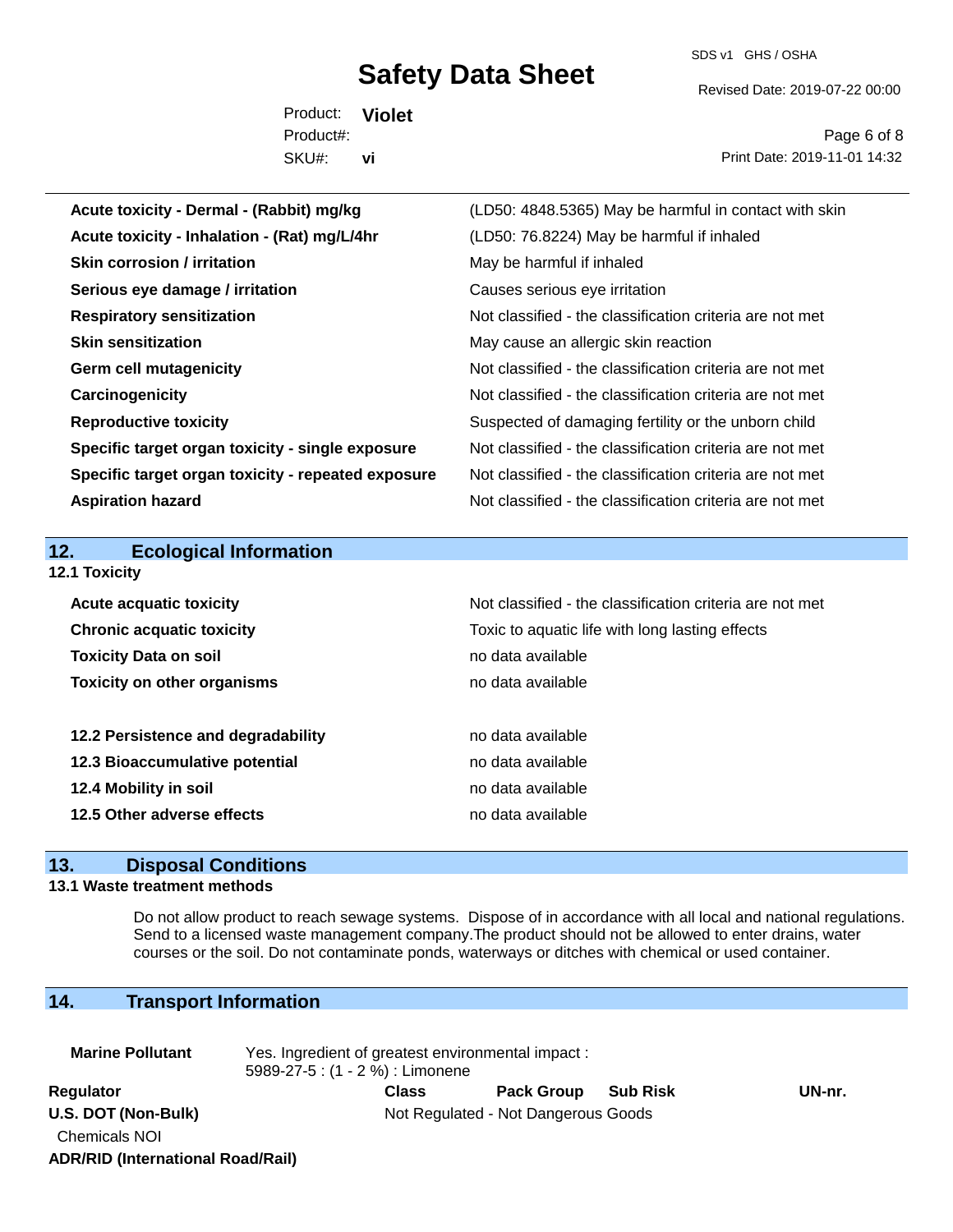SDS v1 GHS / OSHA

Revised Date: 2019-07-22 00:00

|                                                               | Product:  | <b>Violet</b> |                |                              |
|---------------------------------------------------------------|-----------|---------------|----------------|------------------------------|
|                                                               | Product#: |               |                | Page 7 of 8                  |
|                                                               | SKU#:     | vi            |                | Print Date: 2019-11-01 14:32 |
| <b>Environmentally Hazardous</b><br>Substance, Liquid, n.o.s. |           | 9             | Ш              | <b>UN3082</b>                |
| <b>IATA (Air Cargo)</b>                                       |           |               |                |                              |
| <b>Environmentally Hazardous</b><br>Substance, Liquid, n.o.s. |           | 9             | $\mathbf{III}$ | <b>UN3082</b>                |
| IMDG (Sea)                                                    |           |               |                |                              |
| <b>Environmentally Hazardous</b><br>Substance, Liquid, n.o.s. |           | 9             | $\mathbf{III}$ | <b>UN3082</b>                |
| 15.<br><b>Regulatory Information</b>                          |           |               |                |                              |
| <b>U.S. Federal Regulations</b>                               |           |               |                |                              |
|                                                               |           |               |                |                              |

| All components of the substance/mixture are listed or exempt |
|--------------------------------------------------------------|
| This product contains NO components of concern.              |
|                                                              |
| No Warning required                                          |
|                                                              |
| 100.00% of the components are listed or exempt.              |
|                                                              |

## **16. Other Information**

#### **GHS H-Statements referred to under section 3 and not listed in section 2**

| H226 : Flammable liquid and vapour                          | H227 : Combustible liquid                                |
|-------------------------------------------------------------|----------------------------------------------------------|
| H302 : Harmful if swallowed                                 | H304 : May be fatal if swallowed and enters airways      |
| H312 : Harmful in contact with skin                         | H315 : Causes skin irritation                            |
| H317 : May cause an allergic skin reaction                  | H318 : Causes serious eye damage                         |
| H332 : Harmful if inhaled                                   | H400 : Very Toxic to aquatic life                        |
| H401 : Toxic to aquatic life                                | H402 : Harmful to aquatic life                           |
| H410 : Very toxic to aquatic life with long lasting effects | H412 : Harmful to aquatic life with long lasting effects |
| <b>Total Fractional Values</b>                              |                                                          |
| (TFV) Risk                                                  | (TFV) Risk                                               |
| (65.09) Acute Toxicity Inhalation, Category 5               | (20.20) Sensitization, Skin, Category 1A                 |
| (18.57) Aquatic Chronic Toxicity, Category 3                | (9.66) Sensitization, Skin, Category 1B                  |
| (5.20) Sensitization, Skin, Category 1                      | (2.63) Skin Corrosion/Irritation, Category 3             |
| (1.83) Aquatic Chronic Toxicity, Category 2                 | (1.53) Reproductive Toxicology, Category 2               |
| (1.23) Acute Toxicity Oral, Category 5                      | (1.10) Eye Damage/Eye Irritation, Category 2A            |
| (1.03) Acute Toxicity Dermal, Category 5                    |                                                          |